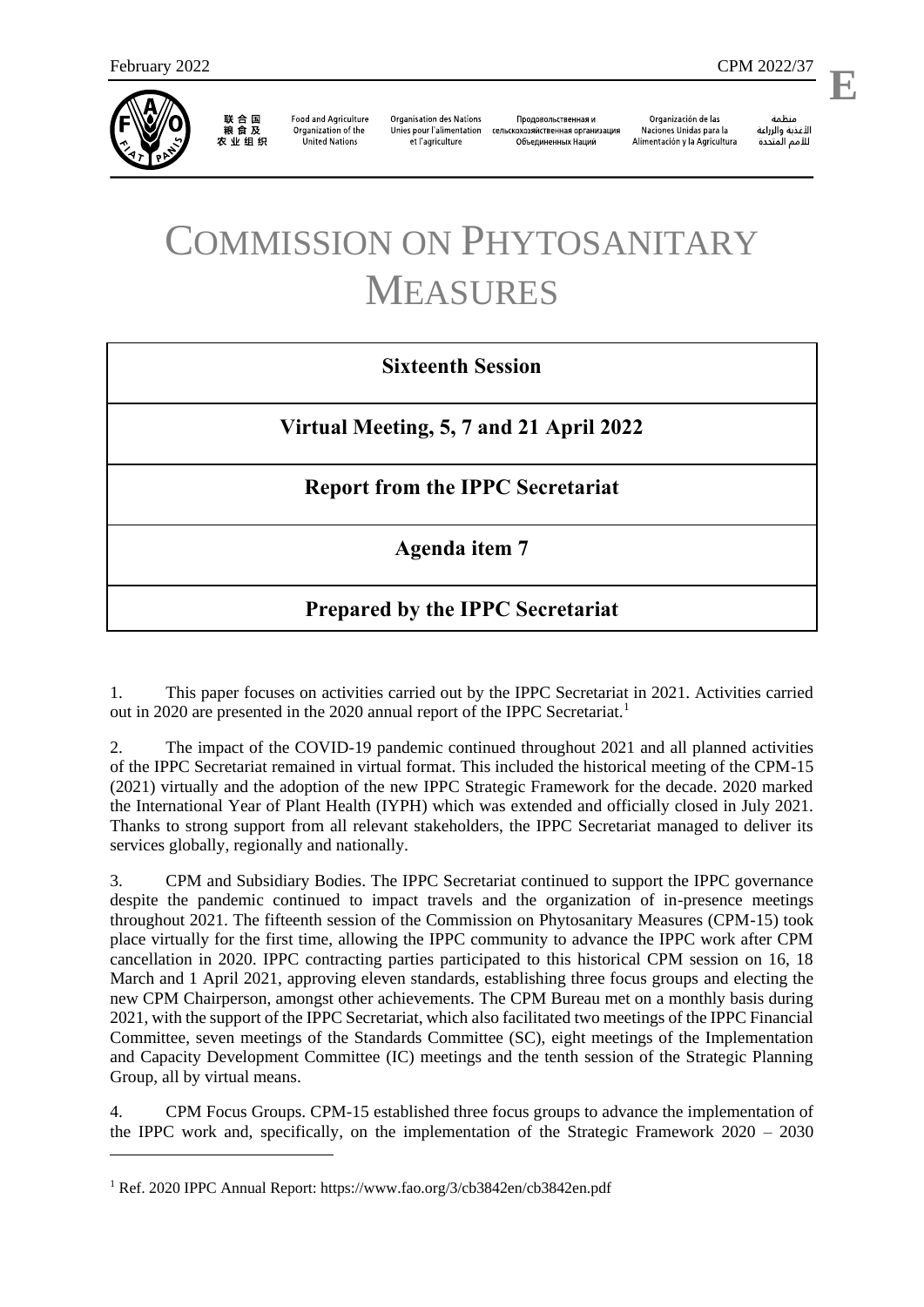Development Agenda Items, Climate Change and Phytosanitary Issues, and Communications. Each CPM Focus Group (FG) organised six meetings in 2021, for a total of eighteen meetings, and planned to meet every three weeks on average also during 2022 to advance their work in accordance with their respective Terms of Reference. The CPM Focus Group on Pest Outbreaks Alert and Response Systems met virtually monthly from January to September 2021. Additional ten presentation sessions on existing systems and up to 20 sub-groups meetings were organized. The outputs of this Focus Group were presented to the SPG and are also presented to this CPM as a separate paper, CPM 2022/36

5. Standard setting. In addition to the SC meetings mentioned above and keeping focus on great quality of the IPPC International Standards for Phytosanitary Measures (ISPMs), the SC used the Online Comment System (OCS) to revise and approve eight draft standards for first and second consultation. They also approved six draft Phytosanitary Treatments (PTs) and one draft Diagnostic Protocol (DP) for consultation via eDecision. Additionally, the SC approved the Specification 72 on the reorganization of Pest Risk Analysis standards with the aim to improve and facilitate the implementation of such important and fundamental topic for plant health. And on behalf of the CPM the SC adopted the DP 30 for Striga spp. The work of the Technical Panel on Phytosanitary Treatments (TPPT), Technical Panel on Diagnostic Protocols (TPDP) and the Technical Panel for the Glossary (TPG) progressed virtually throughout the year. Two expert working groups (EWGs) met to draft text on the Use of Specific Import Authorizations and an Annex to ISPM 38 (International movement of seeds). Further details can be found in the SC report to CPM 2022/30. The Standard Setting Unit (SSU) of the IPPC Secretariat provided close support to the work of the SC and its working groups via eDecisions, opening call for experts, call for discussion papers, coordinating Language Review Groups, Consultation periods on draft ISPMs and Specifications and publishing the ISPMs adopted.

6. Implementation and Capacity Development (ICD). Collaboration between the IC and the Implementation Facilitation (IFU) allowed to improve the planning and organization of eight IC virtual meetings to discuss and move forward on implementation issues and priority topics of the ICD list in Topics. The following IPPC guides (Pest status, guide (2017-048), Surveillance, revised guide (2017- 049) and Fall armyworm prevention, guide (2020-010)) have been published this year and the modules of two eLearning courses (Pest Risk Analysis (PRA) and export certification) have been finalized. For the 2021 countries consultation, six specifications for implementation materials were developed, sent for countries consultation and approved by the IC. Further details on IC activities can be found in the IC report to CPM (paper CPM 2022/11).

7. Moreover, through the work of three IC Sub-groups and eight IC Teams, a lot of implementation issues such as modernization of the Phytosanitary Capacity Evaluation (PCE), sea containers, sustainability of IRSS, international collaboration on e-Commerce, National Reporting Obligations, Fusarium wilt TR4 have made significant progress. Additional information is available on dedicated CPM papers related to the CPM agenda item 11.

8. Twenty-one phytosanitary component pages and the FAQ were finalized and posted on the IPP. This will contribute to improve the NPPOs understanding and access to information by bringing together all the relevant technical resources (ISPMs, guides, contributes resources, etc.) on components of a Phytosanitary System.

9. Furthermore, twelve ICD Calls were launched to identify experts or gather technical resources to support the development of IPPC guides and training materials, to build synergies with ICD projects implemented within the IPPC Community, as well as for the nomination of participants to the IPPC Workshop on Phytosanitary Measures for developing Contracting Parties.

10. During this year, in terms of rules and procedures, the IC Terms of Reference and Rules of Procedure (TOR and ROP) as well as the CMP Disputes settlement procedures have been revised in accordance with the related procedures and will be presented to CMP-16 (2022) for adoption.

11. IPPC Networks. Seven IPPC Regional Workshops, were organized in 2021. Two virtual sessions of the 33rd TC-RPPO took place with a third virtual meeting scheduled for February 2022.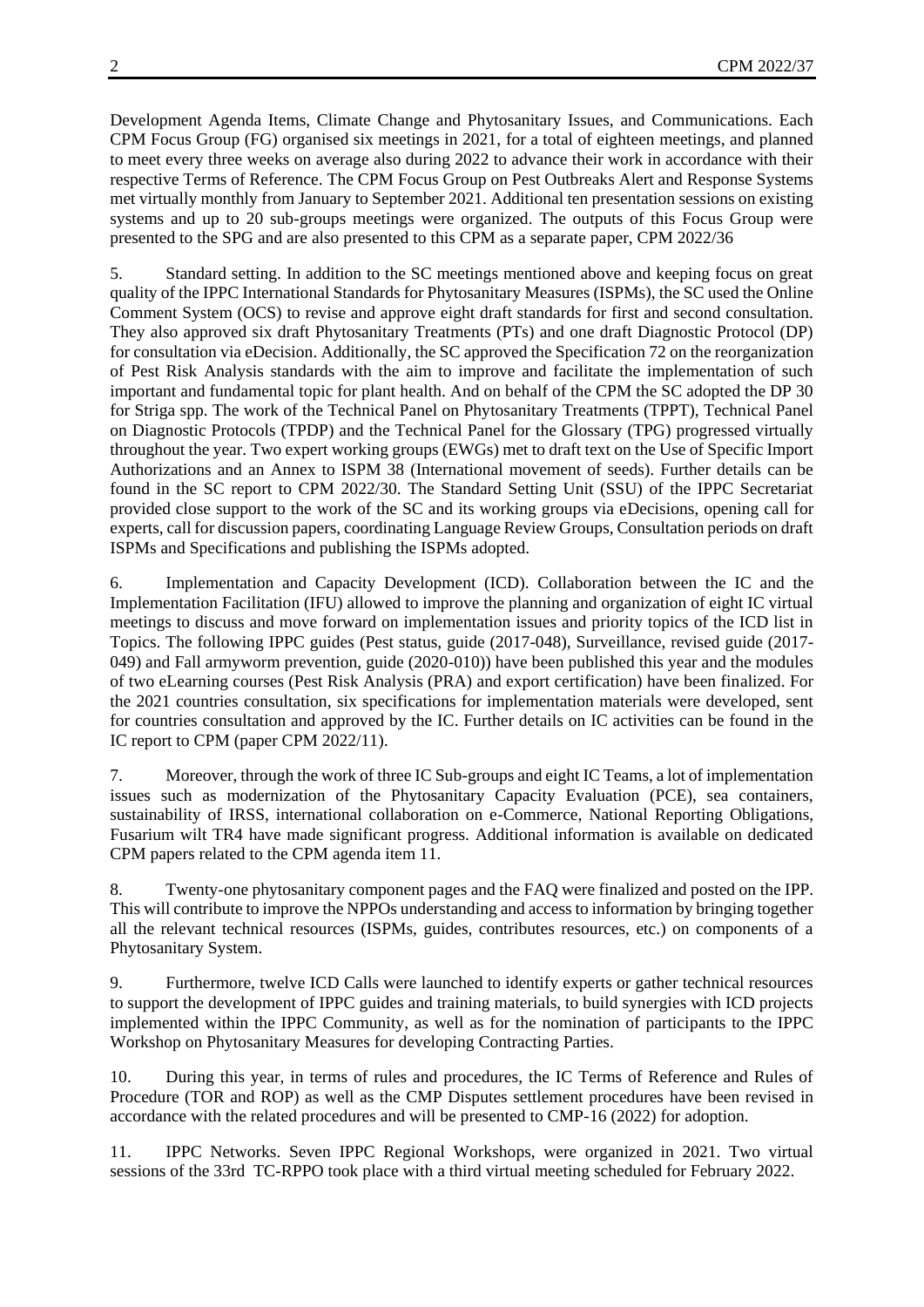12. NROs: The IPPC Secretariat completed successfully the 2021 NROs work pla[n\[1\]](https://euc-word-edit.officeapps.live.com/we/wordeditorframe.aspx?ui=en%2DUS&rs=en%2DUS&actnavid=eyJjIjoxMTc4NzE2NDM4fQ&wopisrc=https%3A%2F%2Funfao.sharepoint.com%2Fsites%2FIPPC%2F_vti_bin%2Fwopi.ashx%2Ffiles%2F1c188838fa314bcb91c5b290d99eb7b1&wdenableroaming=1&mscc=1&hid=9E6815A0-E01A-3000-726C-4B0F4C708FC2&wdorigin=Other&jsapi=1&jsapiver=v1&newsession=1&corrid=fd12ba36-ae3d-1605-1a7d-b2ec8d451f2a&usid=fd12ba36-ae3d-1605-1a7d-b2ec8d451f2a&sftc=1&mtf=1&sfp=1&instantedit=1&wopicomplete=1&wdredirectionreason=Unified_SingleFlush&preseededsessionkey=69178164-5fdb-ee4b-0bca-a927ad287ca4&preseededwacsessionid=fd12ba36-ae3d-1605-1a7d-b2ec8d451f2a&rct=Medium&ctp=LeastProtected#_ftn1) with the support of the IC Team on NRO[s\[2\].](https://euc-word-edit.officeapps.live.com/we/wordeditorframe.aspx?ui=en%2DUS&rs=en%2DUS&actnavid=eyJjIjoxMTc4NzE2NDM4fQ&wopisrc=https%3A%2F%2Funfao.sharepoint.com%2Fsites%2FIPPC%2F_vti_bin%2Fwopi.ashx%2Ffiles%2F1c188838fa314bcb91c5b290d99eb7b1&wdenableroaming=1&mscc=1&hid=9E6815A0-E01A-3000-726C-4B0F4C708FC2&wdorigin=Other&jsapi=1&jsapiver=v1&newsession=1&corrid=fd12ba36-ae3d-1605-1a7d-b2ec8d451f2a&usid=fd12ba36-ae3d-1605-1a7d-b2ec8d451f2a&sftc=1&mtf=1&sfp=1&instantedit=1&wopicomplete=1&wdredirectionreason=Unified_SingleFlush&preseededsessionkey=69178164-5fdb-ee4b-0bca-a927ad287ca4&preseededwacsessionid=fd12ba36-ae3d-1605-1a7d-b2ec8d451f2a&rct=Medium&ctp=LeastProtected#_ftn2) The IPPC Secretariat initiated the establishment of the IC Subgroup on NROs. A NROs presentation was delivered virtually during the IPPC Regional workshops for seven regions.

13. The IPPC ePhyto Solution. As of December 2021 a total of 104 countries are registered to the IPPC ePhyto Solution , out of which more than 60 countries are exchanging ePhytos as a regular business activity and many are also exchanging completely paperless certificates. The remaining countries are in various stages of implementation and testing. In May 2021, the ePhyto Hub had exchanged more than 1 million ePhytos and on average, 100 000 ePhytos per month were exchanged in 2021, compared to 46 000 in 2020.

14. 2021 Call for Topics: Standards and Implementation. The 2021 Call for Topics was open 4 May – 15 September 2021. In June 2021, the Secretariat organized a webinar on the Call to help contracting parties and RPPOs enhance the quality of new proposals to be included in the IPPC work programme. In addition, the Secretariat also developed the automatic online submission forms for the Call to simplify and accelerate the submission process, increase the quality of the topic proposals, ensure there are no omissions in mandatory sections, establish the database with all submissions, and reduce the workload on the relevant stakeholders. By the end of the Call, the Secretariat received 17 topic submissions (7 standards, 3 implementation resources, and 7 diagnostic protocols) from 8 contracting parties and 2 RPPOs. Furthermore, three Task Force on Topics virtual meetings were undertaken in 2021 to streamline the Call process and evaluate the topic submissions. Further details and references can be found in paper CPM 2022/27 "Task Force on Topics and 2021 Call for Topics: Standards and Implementation – TFT recommendations to CPM-16 for the 2021 Call for Topics submissions".

15. The International Year Plant Health (IYPH) 2020 legacy. The IYPH came to a closure on 1 July 2021, with a high-level event that saw the participation of the FAO DG, video messages from Ministries from Finland and Ireland, amongst others. The IYPH International Steering Committee<sup>2</sup> met for the last time on 2 July 2021, underlining the many IYPH achievements and suggesting a way forward to continue promoting plant health globally through its legacies. The IPPC Secretariat coordinated and followed up on the publication of the Scientific Review of Climate Change on Plant Pests, the proclamation of the International Day of Plant Health by the United Nations General Assembly and the first International Plant Health Conference, originally scheduled on 28 June to 1 July 2020 and now expected to take place in 2022. The IPPC Secretariat proposed, organised and supported two events paving the way to the International Plant Health Conference: a side event to the World Food Forum and a webinar on Remote Sensing in Plant Health, with the support of EPPO, Euphresco, European Space Agency (ESA) and Eurisy.

16. Communications and advocacy. The IPPC Secretariat's visibility and impact were enhanced with the production of 80 IPPC publications, the posting of 96 IPPC news items, 103 announcements, and a number of videos and social media contents.

17. International cooperation. External cooperation was maintained with 42 international and regional organizations. Full details can be found in the paper "Update on international cooperation" (CPM 2022/29)

18. Resource mobilization. Despite the pandemic, donors were still able to contribute to the IPPC Multi-Donor Trust Fund (MDTF) as in 2021 approximately USD 650 000 was received. Three IPPC projects were funded by the European Union, one by the Standards and Trade Development Facility (STDF) and one by China. The IPPC Secretariat implemented the phytosanitary components of other FAO projects, such as the Common Market for Eastern and Southern Africa (COMESA) trade facilitation programme. A new project by a new donor (World Bank) was funded in 2021. The IPPC

1

<sup>2</sup> Ref. IYPH ISC page:<https://www.ippc.int/en/ph/iyphisc/>